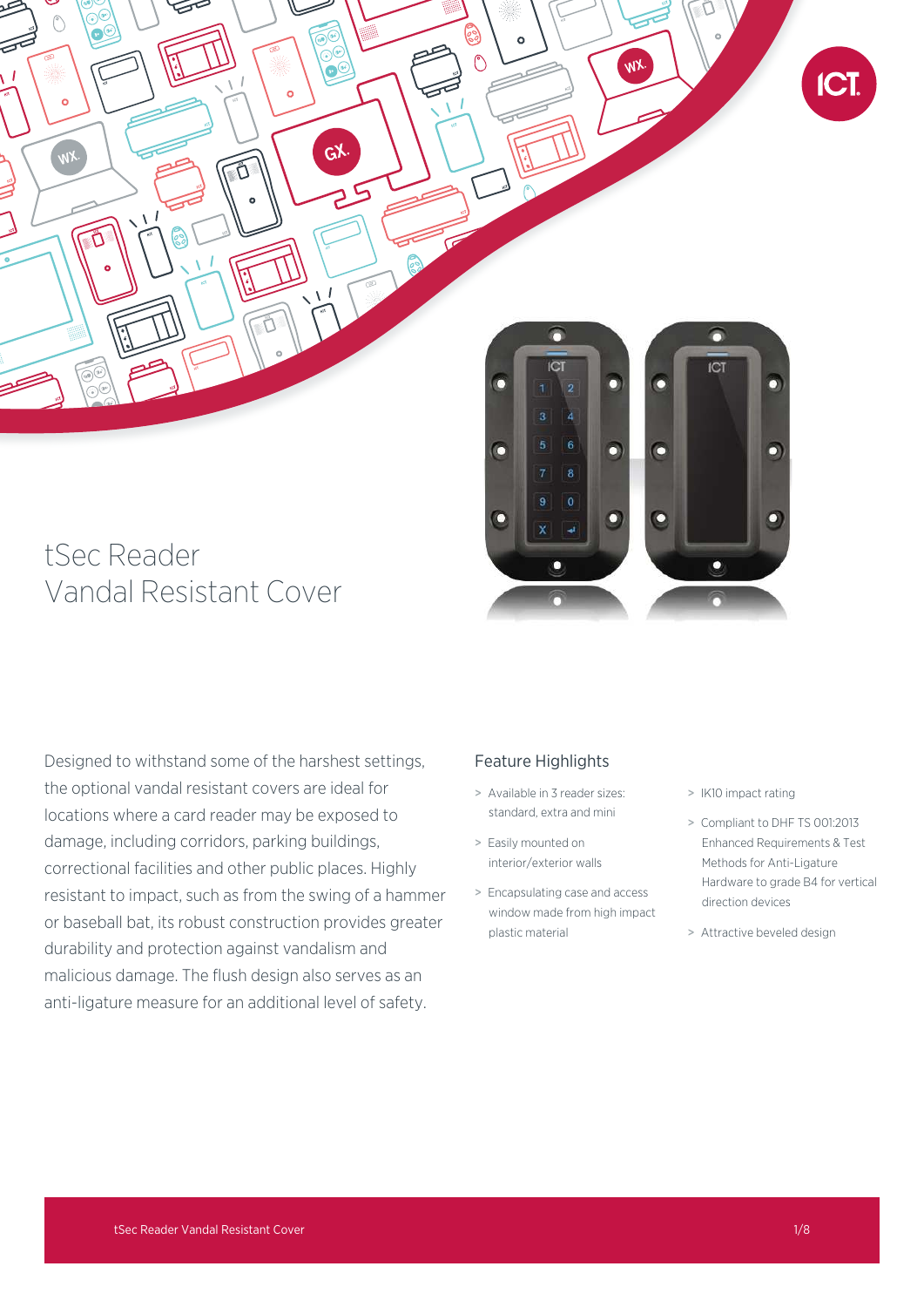## A Solution for All Environments

tSec Reader Vandal Resistant Covers are available for all three tSec Reader models - standard, extra and mini - ensuring there is a size to suit every installation.

## Attractive Design

The sleek beveled design of the vandal resistant cover integrates seamlessly with the tSec Reader to provide a quality finish that is attractive as well as effective.

## Enhanced Attack Protection

A tSec Reader is able to withstand an attack to impact level IK6. With the additional vandal resistant cover mounted correctly the impact protection rating improves significantly to IK10.

The tSec Reader Vandal Resistant Cover is compliant with DHF TS 001:2013 Enhanced Requirements & Test Methods for Anti-Ligature Hardware to grade B4 for vertical direction devices.

## Vandal-Proof Seal

When installing the vandal resistant cover, silicone is applied along the top and side edges of the tSec Reader to ensure a sealed vandal-proof installation and maintain the impact protection rating.

The silicone is applied after the reader has been mounted, forming an exact fit at the mounting location. The diagram below demonstrates the placement of the silicone seal.

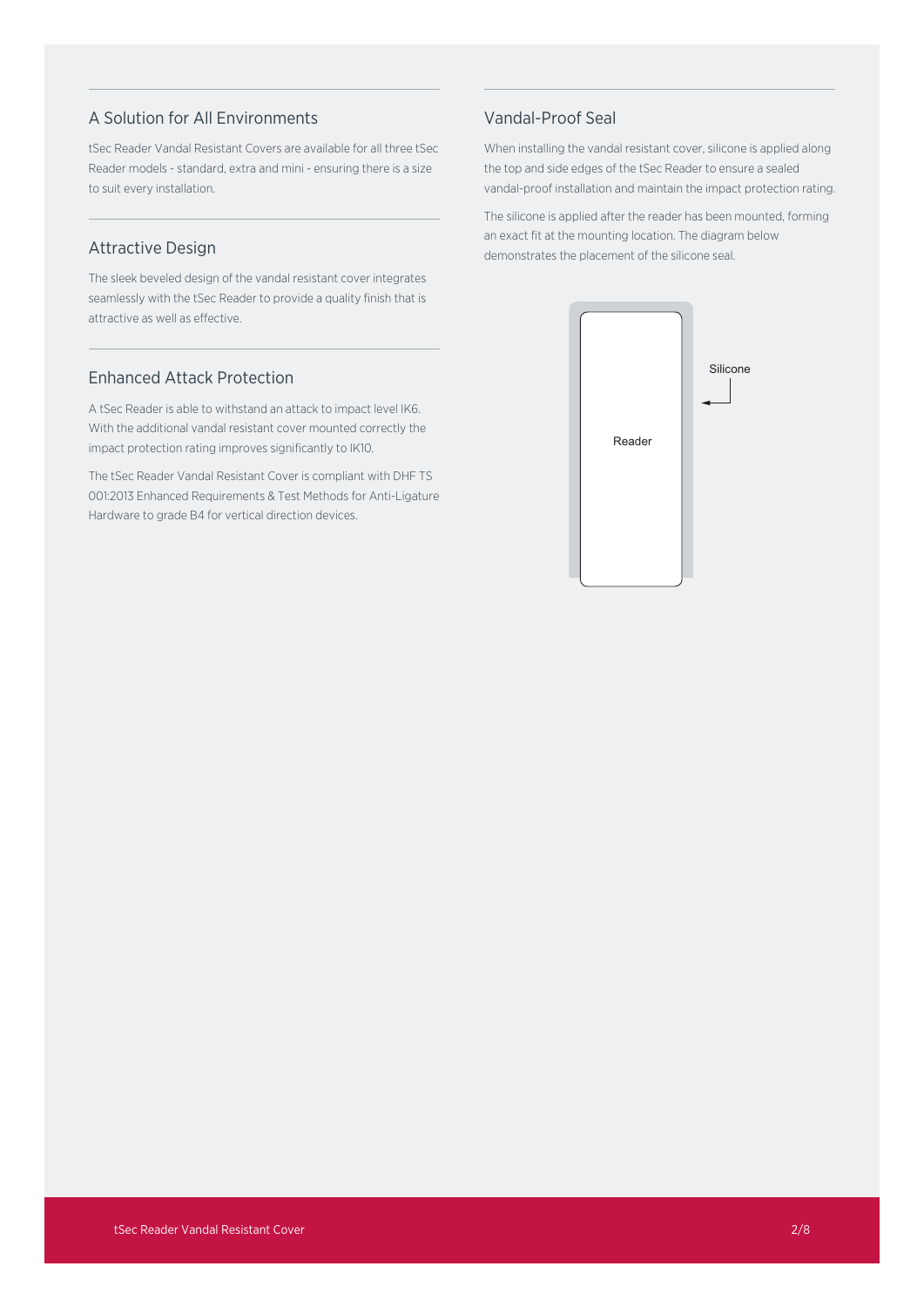## Ordering Vandal Resistant Covers

tSec Reader Vandal Resistant Covers are available to suit all tSec Reader sizes.



Covers can be ordered using the following part codes:

- > tSec Standard Reader: PRX-SVRC
- > tSec Extra Reader: PRX-XVRC
- > tSec Mini Reader: PRX-MVRC

#### Keypad Support

Only specific keypad reader options are compatible with vandal resistant covers. Regular keypad variations of the tSec Reader range do not operate correctly with the vandal resistant covers that are available separately. The reader must be ordered as a kit (including the cover) using one of the following part codes:

### > tSec Standard Reader:

- > PRX-TSEC-STD-KP-VRC (Multi Technology)
- > PRX-TSEC-STD-DF-KP-VRC (13.56MHz)
- > PRX-TSEC-STD-KP-BT-B-VRC (Multi Technology with Bluetooth® Wireless Technology)

#### > tSec Extra Reader:

- > PRX-TSEC-EXTRA-KP-VRC (Multi Technology)
- > PRX-TSEC-EXTRA-DF-KP-VRC (13.56MHz)
- > PRX-TSEC-EXTRA-KP-BT-B-VRC (Multi Technology with Bluetooth® Wireless Technology)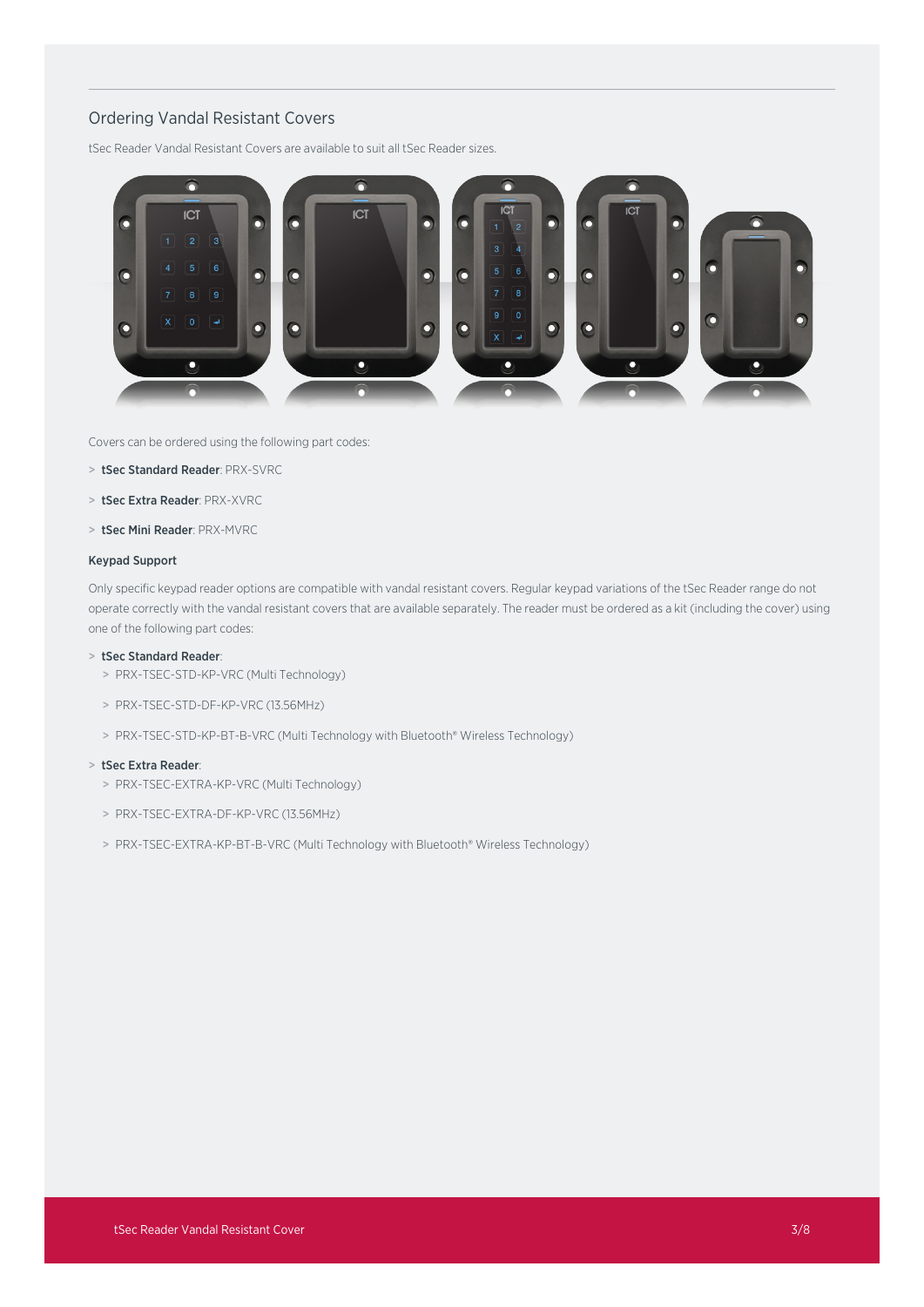## tSec Standard Reader Vandal Resistant Cover Dimensions

PRX-SVRC dimensions (H x W x D): 162 x 91 x 22.6mm (6.37 x 3.58 x 0.88")



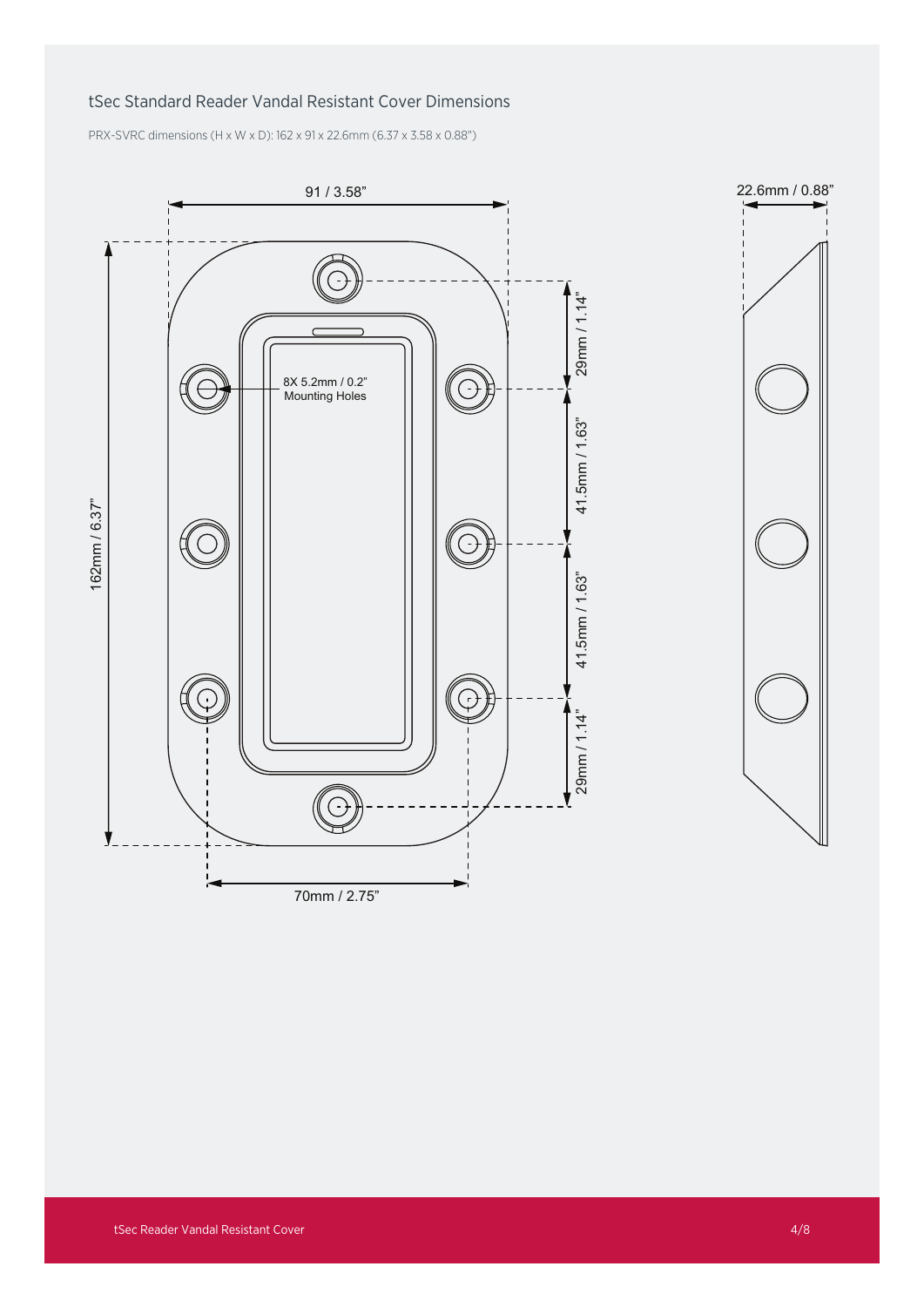## tSec Extra Reader Vandal Resistant Cover Dimensions

PRX-XVRC dimensions (H x W x D): 162 x 120 x 22.6mm (6.37 x 4.72 x 0.88")

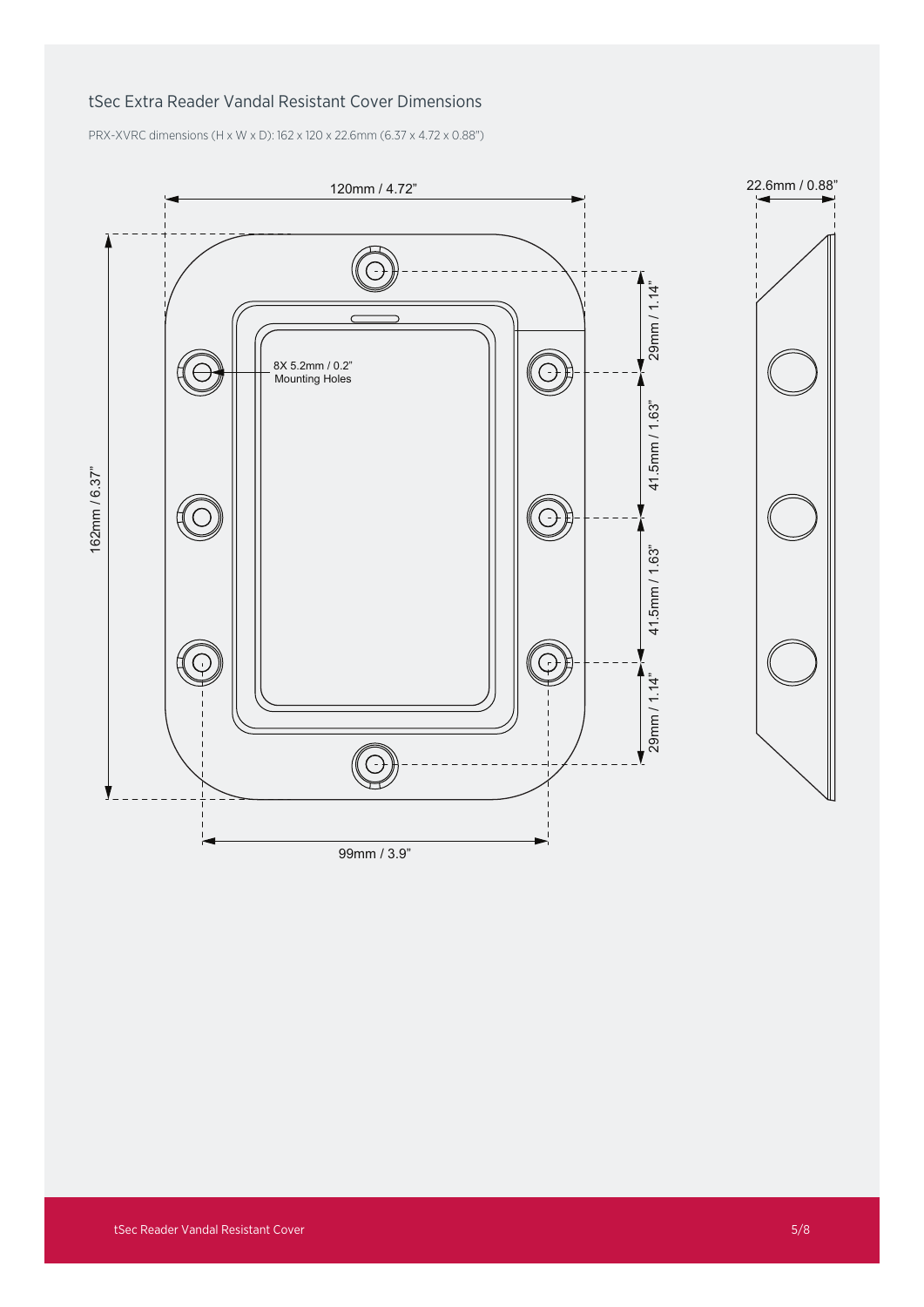## tSec Mini Reader Vandal Resistant Cover Dimensions

PRX-MVRC dimensions (H x W x D): 127 x 88 x 20mm (5.0 x 3.46 x 0.78")



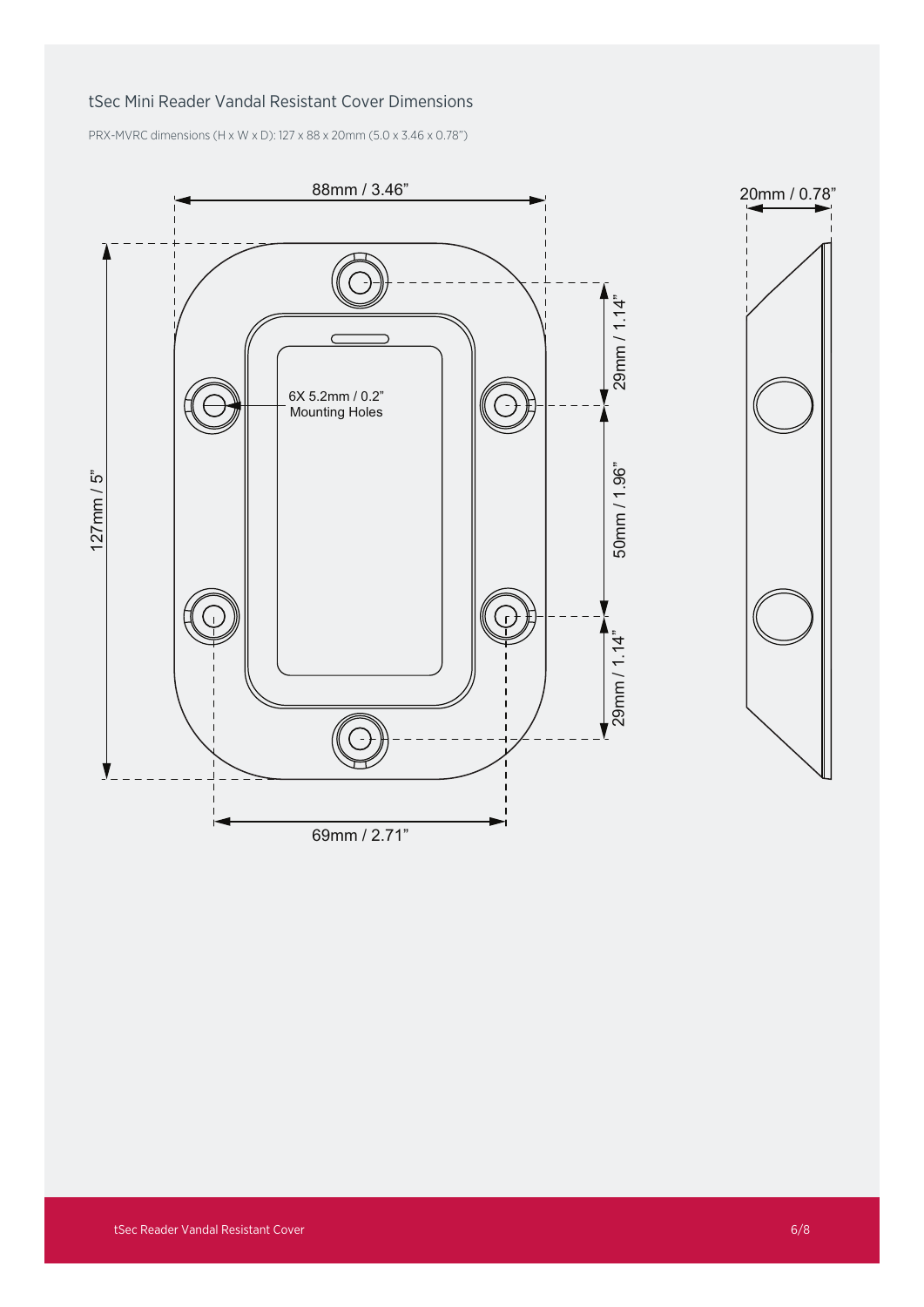## Technical Specifications

| <b>Ordering Information</b>        |                                                                     |
|------------------------------------|---------------------------------------------------------------------|
| PRX-SVRC                           | tSec Standard Reader Vandal Resistant Cover                         |
| PRX-XVRC                           | tSec Extra Reader Vandal Resistant Cover                            |
| PRX-MVRC                           | tSec Mini Reader Vandal Resistant Cover                             |
| <b>Operating Conditions</b>        |                                                                     |
| Impact Rating                      | <b>IK10</b>                                                         |
| Construction                       |                                                                     |
| Body                               | ABS/PC C2950                                                        |
| <b>Access Window</b>               | PC 2805                                                             |
| <b>Dimensions</b>                  |                                                                     |
|                                    | tSec Standard Reader Cover: 162 x 91 x 22.6mm (6.37 x 3.58 x 0.88") |
| Dimensions $(H \times W \times D)$ | tSec Extra Reader Cover: 162 x 120 x 22.6mm (6.37 x 4.72 x 0.88")   |
|                                    | tSec Mini Reader Cover: 127 x 88 x 20mm (5.0 x 3.46 x 0.78")        |
|                                    | tSec Standard Reader Cover: 85g (3oz)                               |
| Net Weight                         | tSec Extra Reader Cover: 105g (3.7oz)                               |
|                                    | tSec Mini Reader Cover: 58g (2.1oz)                                 |
|                                    | tSec Standard Reader Cover: 97g (3.4oz)                             |
| Gross Weight                       | tSec Extra Reader Cover: 121g (4.3oz)                               |
|                                    | tSec Mini Reader Cover: 58g (2.1oz)                                 |